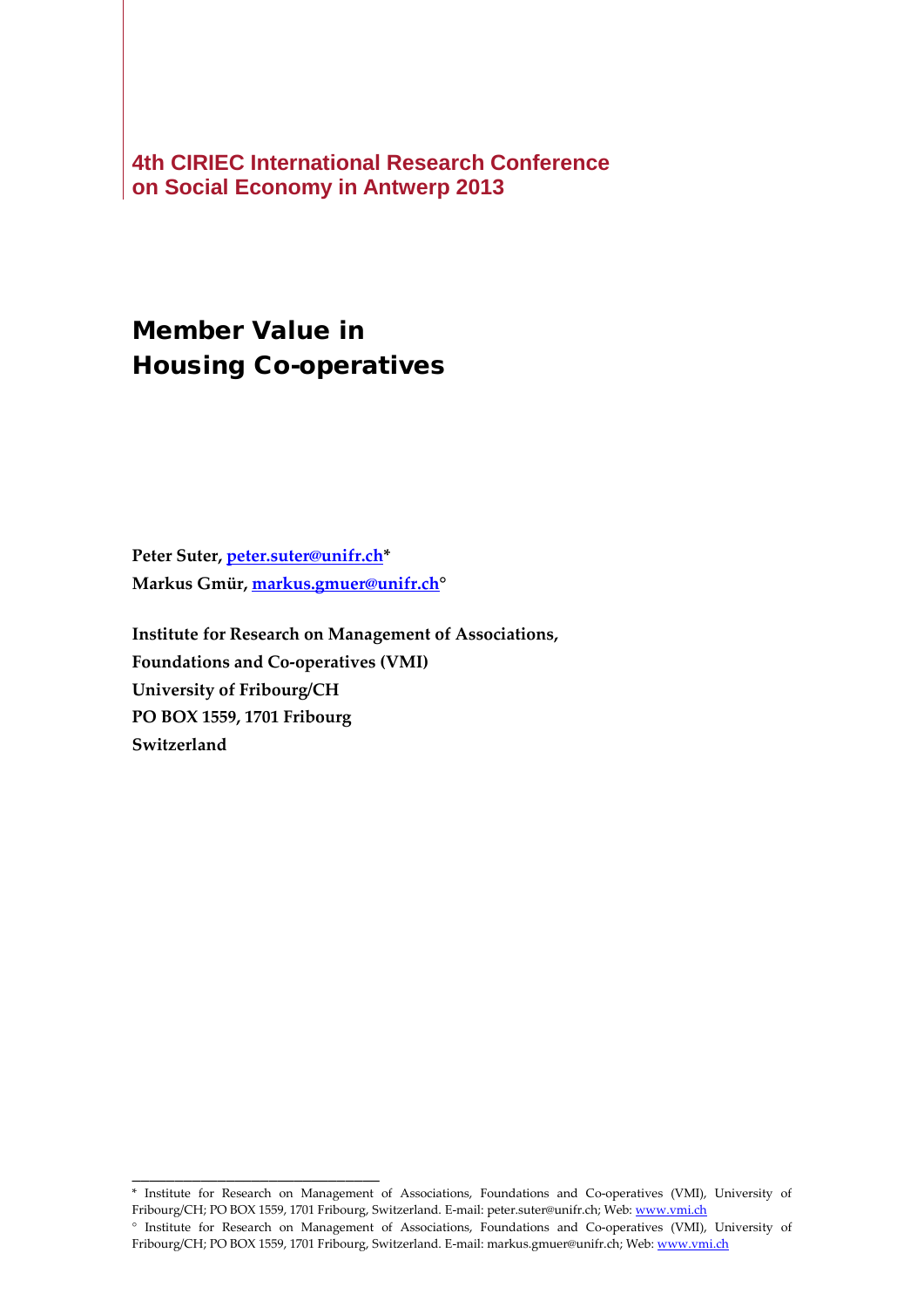#### **Member Value in Housing Co-operatives**

# Member Value in Housing Co-operatives

#### **Abstract**

Housing co-ops are very important for the housing sector in Switzerland (about 5% of housing supply in Switzerland and almost 20% in Zurich). Nevertheless, although they enjoy a positive image and they are supported by the public authorities, they face several challenges in their daily business. One major challenge is dealing with the decreasing motivation of their members to assume responsibilities inside the co-op and to participate actively. However, a high level of member participation is crucial, because this is what turns a housing co-op into a civil society organization and what allows lower rents (cost-induced rents) and public funding. In the end, the members themselves, which are the owners as well as the tenants of the apartment, differentiate co-ops from profit-oriented landlords. Furthermore, only a living housing co-operative provides the benefits co-ops are known for. Therefore, it is essential for every co-op to make its values and benefits visible to its members in order to strengthen its commitment and bond. The present paper presents an interdisciplinary approach to identify the member value of housing co-ops and examine the best practices of their management.

**Keywords:** Member value, housing co-operatives, civil society, basic needs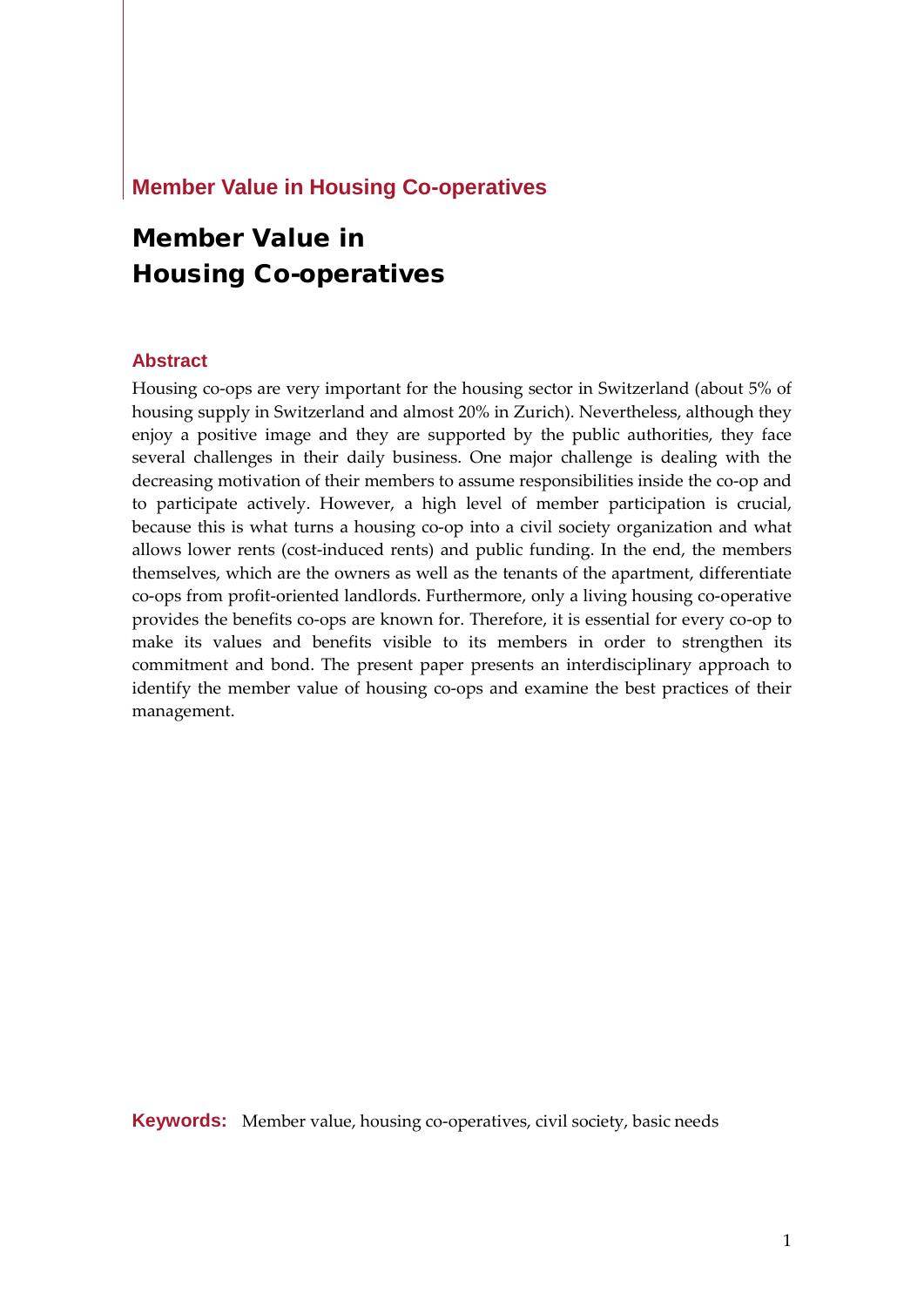## **Problem and Research Interest**

#### **I Problem and Research Interest**

Switzerland is a country of co-operatives. There are about 10,000 co-ops, even more than in Germany, whose population is 10 times bigger – that means one co-op per 830 people [\(Eidgenössisches Amt für das Handelsregister, 2013\)](#page-17-0). However, despite the size and economic significance of the co-operative sector, community awareness of the sector runs far behind community reliance on it. Recent studies in Germany, Australia and Switzerland concur with the fact that knowledge about co-operatives differs widely between countries and sectors of the population. In Australia, for example, only 16% of survey respondents were aware of being a member of a co-op, whereas 42% indicated that they were not sure. In Germany, most people know what co-operatives are and how they work. However, there is consensus in one regard: in all three studies, the vast majority of respondents had a (very) positive image of co-operatives and a high level of trust [\(Denniss & Baker, 2012;](#page-17-1) [Gernet, 2012a,](#page-17-2) [2012b;](#page-17-3) [Theurl & Wendler,](#page-18-0)  [2011\)](#page-18-0). Co-operatives seem to be generally in vogue in Western societies, especially since the economic crisis in the course of which co-operatives have proven their reliability and sustainability.

In Switzerland, co-operatives are mainly active in the agricultural, retailing, banking and housing sectors. Whereas most co-operative branches are mainly present in rural areas, housing co-operatives are concentrated in the bigger cities and agglomerations such as in Zurich, where every fifth person lives in a co-operative flat. The housing sector is a very important part of the co-operative movement with about 1,800 co-ops. Altogether, these provide more than 160,000 apartments, which represent approximately 5% of the whole housing supply in Switzerland [\(Schmid, 2011, p. 42\)](#page-17-4). In view of the relevance of housing co-operatives, it is no surprise that citizens of Zurich voted in favor of a new fundamental article in the municipal code concerning urban housing policy. More than 75% of voters supported the goal of increasing the percentage of co-operative housing in the city to 33% (from 20% in 2012) [\(Stadt Zürich,](#page-17-5)  [2011a,](#page-17-5) [2011b\)](#page-18-1). Although these numbers and political efforts portray a positive image of and large public support for housing co-operatives, co-ops face a number of challenges in their daily business. External factors such as growing wealth, the increasing costs of building land and structural conditions are just one part of the challenge. Much more important are internal factors: members have increasing demand for apartments and the infrastructure and at the same time decreasing motivation to assume responsibilities inside the co-op and to participate actively. It is becoming very difficult to find people who are willing to take responsibility within the co-op, while the sense of community and solidarity is also decreasing [\(Schmid, 2011\)](#page-17-4).

However, these elements are exactly the core of the co-operative housing form. Without members that engage themselves actively, the co-op becomes an empty shell and is unsustainable in the long-term. Therefore, it is essential for every co-op to make the value of co-operative housing visible to members, thus strengthening their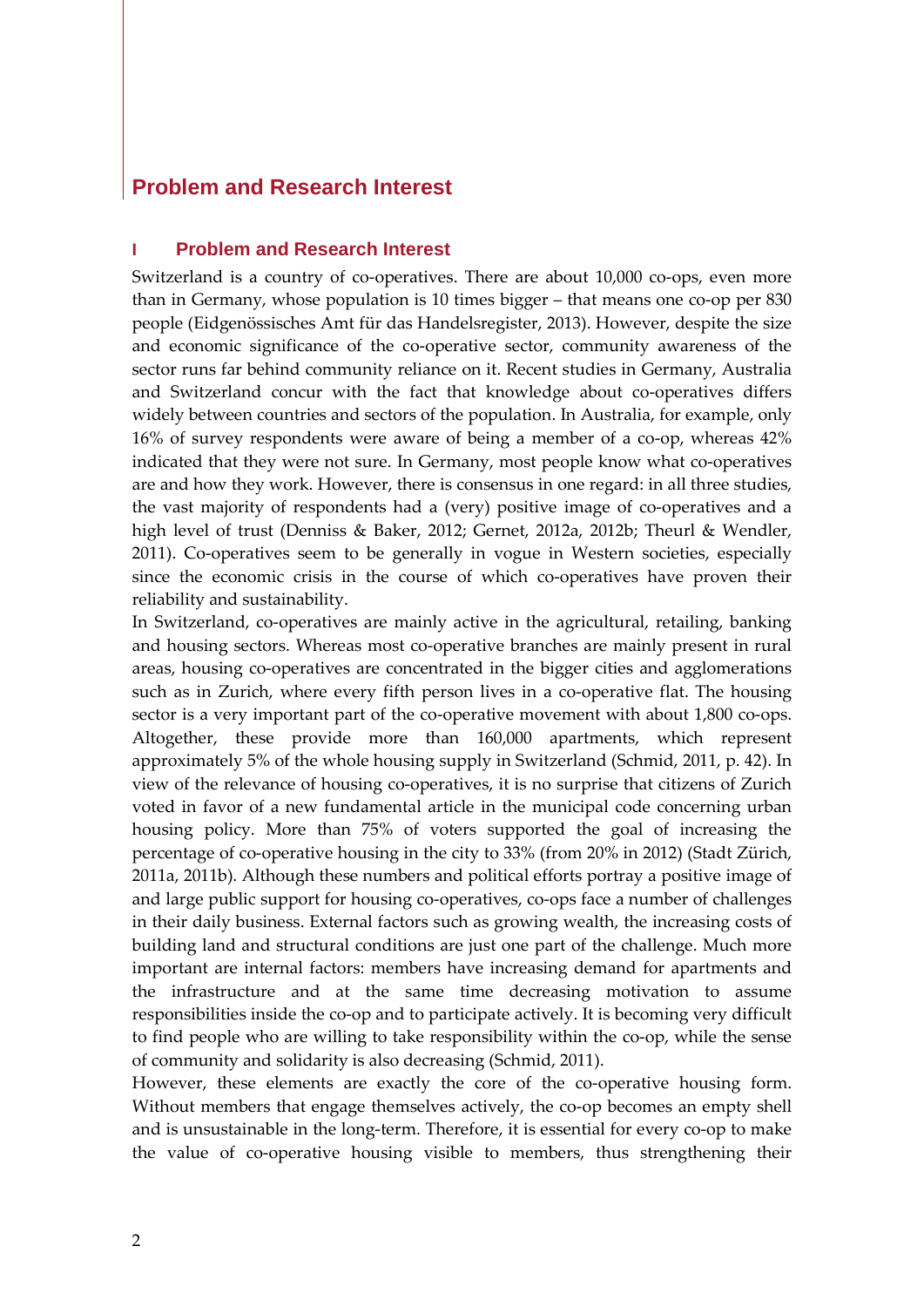### **Problem and Research Interest**

commitment and bond. Distinct from customers of a firm, members of a co-op are much more than just buyers of goods and services. They rather take at least four distinct roles: (1) investor; (2) patron; (3) owner and (4) community member [\(Mazzarol,](#page-17-6)  [Mamouni Limnios, & Soutar, 2011\)](#page-17-6). For this reason alone, it is obvious that the needs of a member towards a co-op are different compared to a customer of a commercial service provider and mostly more varied too. As a result, the generated benefits can take a variety of forms. Nevertheless, until recent years, the mainstream of co-operative research has focused mainly on economic aspects such as the value of a co-operative to its members. One reason for this economic focus is the particular position of cooperatives between the private and the third sector, which causes Levi and Davis [\(2008\)](#page-17-7) to describe co-ops as the "enfants terrible of economics". Furthermore, this economics-focused view is supported by many co-operative laws that define the primary purpose of co-ops as "promoting or safeguarding the specific economic interests of the society's members by way of collective self-help"[\(e.g. Art. 828 "Federal](#page-17-8)  [Act on the Amendment of the Swiss Civil Code \(Part Five: The Code of Obligations\),"](#page-17-8)  [Status as of 1 January 2012\)](#page-17-8). Finally, this economic fixation is caused by the origins of the value concepts based on traditional marketing research.

However, housing co-ops offer much more than just a roof over their members' heads at an affordable price. The value of the provided flats and services at a low price is undeniable and, in many cases, the main value driver for members. Nonetheless, other aspects of member value should not be ignored since they are often the USP of a cooperative and are what make it special. Many members of housing co-operatives are not even aware of the additional value due to the co-operative form, such as the right of co-determination, because it cannot be measured in monetary terms.

From this line of argumentation, it follows that housing co-ops act at the interface between the housing market and civil society [\(Ludl, 2013, p. 203\)](#page-17-9). Hence, this particular position results in a difficult challenge for management:

- On the one hand, housing co-ops are companies that offer attractive housing infrastructure at a low price to members (or at least in the interests of their members for a particular target group) on the "free" market.
- On the other hand, housing co-ops are part of civil society and therefore obliged to the general good beyond the law of the market. Examples of this commitment are apartments that are especially built for elderly people, a family-friendly atmosphere and special conditions for young families (a cheaper price) or the observance of high ecological and energy-saving standards.

From this perspective, housing co-operatives possess a double nature. They are players in the housing market like their profit-oriented competitors, but at the same time they are characterized as civil society organizations, which gives them two essential competitive advantages: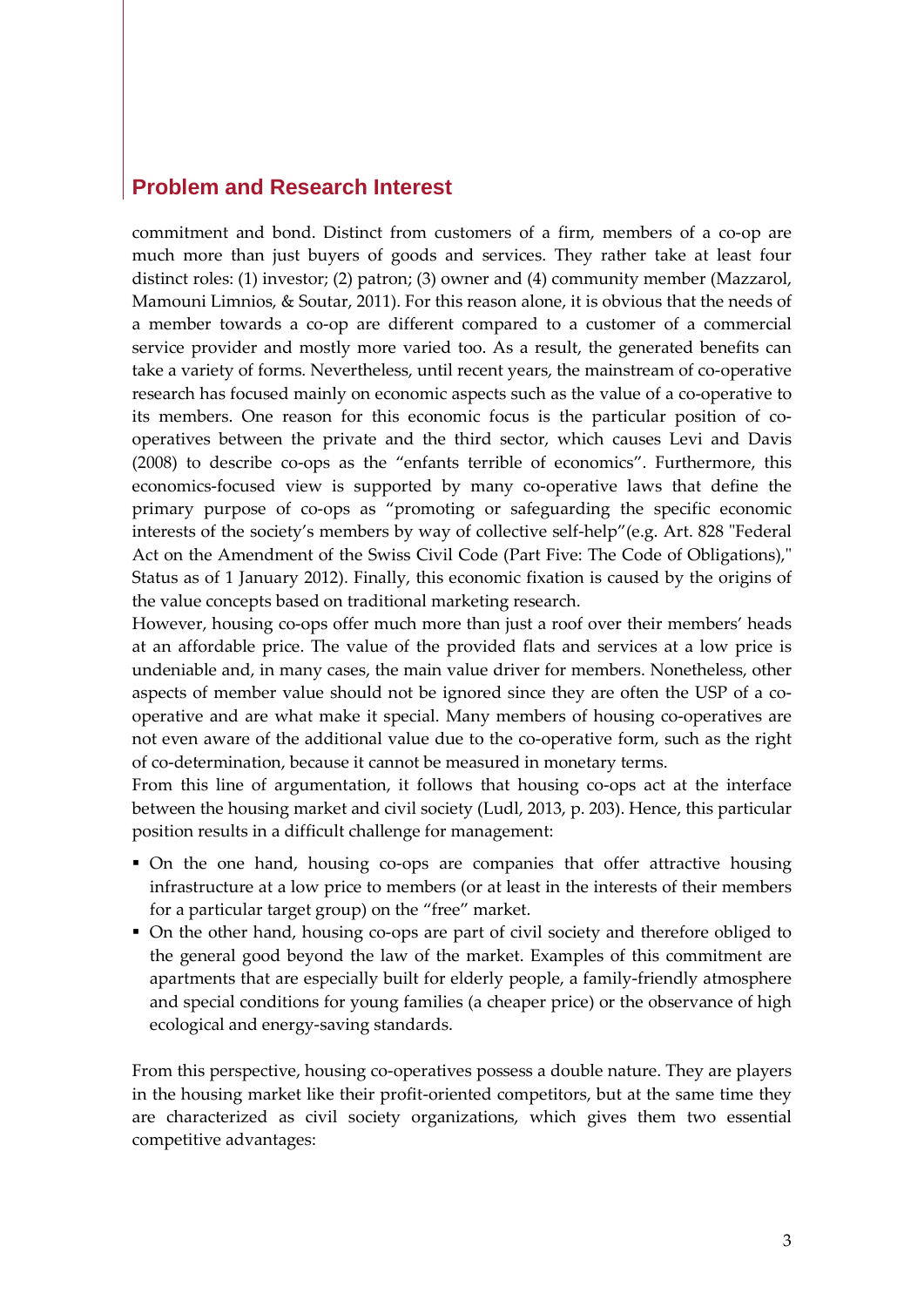#### **Problem and Research Interest**

- For society and the public, the civil society character builds a good reputation and leads to favorable treatment and consideration by the public administration. Therefore, some housing co-ops are supported by the government in terms of preferential treatment through the acquisition of parcels of land and financial incentives.
- For members of the co-op, the co-operative benefits from its reputation as a civil society or a nonprofit organization. The non-distribution constraint of co-operatives is a clear signal of trustworthiness [\(Greiling, 2007\)](#page-17-10). Members' attitudes towards their lessors are generally more positive than they would be to a commercial rental company, because all rental fees stay inside the co-op and do not go to a private landlord or shareholders. The non-distribution constraint in housing co-operatives follows the principle of cost-induced rents. According to a rent comparing survey in Switzerland, cost-induced rents reduce the average rent for the same living space by 15% [\(Bühlmann & Spori, 2010\)](#page-17-11).

These two financial advantages of housing co-ops "allow" them to offer cheaper rental prices. Therefore, an essential task of a housing co-op's management is to ensure its status and reputation as a civil society organization in order to receive preferential treatment by the public administration and to maintain the trust of their members as well as the wider public. Without these two factors, a co-op would lose its good price/performance ratio and a part of its identity.

At the individual level, members profit from the co-operative's advantages just as much as they are willing to make their own contributions to the civil society character of the organization. At this point, a dilemma arises: on the one hand, housing cooperatives need professional management to handle the multiple challenges according to members' demands; on the other hand, co-operatives have to maintain their (nonprofit) character through member involvement, whereby fewer and fewer members are willing to take their shares of the responsibility. The key to this dilemma lies in the identification and increased visibility of member value. In addition to the challenge of member participation, housing co-operatives face a significant reduction in public funds that support co-operative housing. At the national level, the efficient support of co-operative housing no longer exists in Switzerland – unlike the past 80 years – due to austerity measures. Therefore, it is necessary to keep working on promoting the advantages of co-operative housing. Not only do members have to realize their proper value but also the broader public must be convinced of the cooperative form of housing in order to re-increase financial support. Although housing co-ops are very important and well known in Switzerland, their share of total housing supply (5%) is marginal. Hauser [\(2013\)](#page-17-12) states that an equal market share of 33% between homeownership, tenancy and co-operative housing would be the best way to fit the people's interest in the way of living. Therefore, the WBG is not only supporting existing co-operatives but also helping new co-operatives to start up, with the intention of increasing the share of co-operative housing in Switzerland.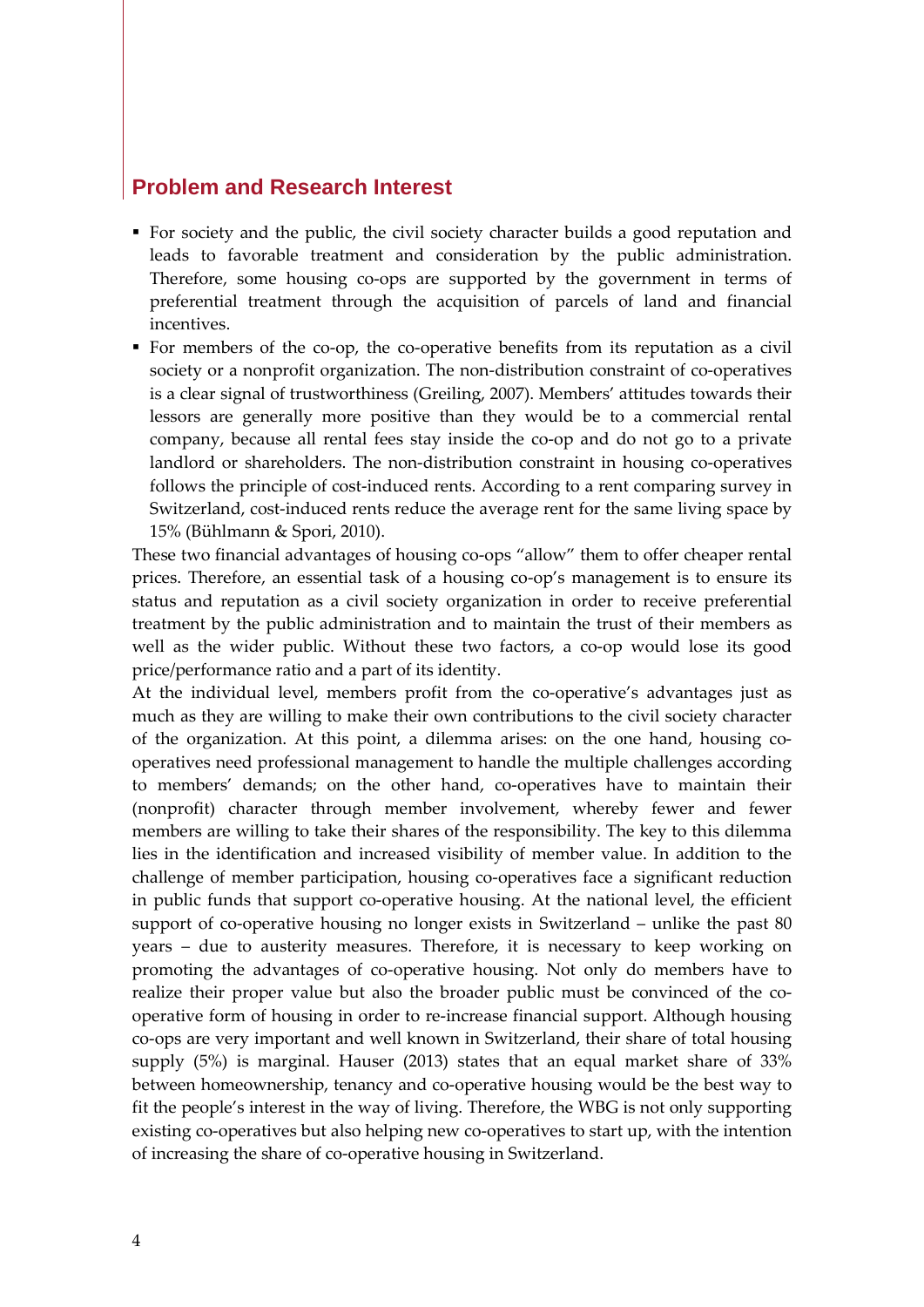### **Line of Argument**

In view of the double nature of housing co-operatives, the benefits they provide for their members and the challenges they face, there are three essential research questions to answer:

- 1) What characteristics and benefits of housing co-operatives generate value in the eyes of their members?
- 2) Which type of member value is connected to the willingness of a member to participate in the co-op?
- 3) What are the key management factors to be successful in generating member value and public awareness of the advantages of co-operative housing?

#### **II Line of Argument**

In order to analyze these three research questions, the present study uses an interdisciplinary member value approach that stresses the importance of the match between the co-operative and its member characteristics [\(see Suter, 2012\)](#page-18-2). In contrast to established member value theories in the co-operative sector, this approach focuses on the non-economic aspects of member value [\(see Theurl, 2013\)](#page-18-3). The economic benefits and actual services or goods are very important for members and their satisfaction. However, the latent and non-economic benefits of a co-op (the characteristics of a civil society organization) are the unique features of the organization and these are what distinguish them from classic market players. Furthermore, it can be expected that noneconomic aspects are crucial for the participation of members in the co-op. By way of an analogy with the double nature of co-ops, members ask for the twofold benefits of economic goals and latent preferences. As mentioned before, the member value approach focuses on the latent benefits and values of the co-op.

On the basis that the perception of member value is highly individualistic and members are the heart of any co-operative, the member approach follows an individual-centered perspective. As a result, the starting point of member value is the set of individual needs and preferences of co-operative members. In order to discover these needs and preferences, an interdisciplinary needs theory was developed that understands members as a whole and helps ask the right questions. The member value approach is based on the assumption that actual value is generated when members' needs meet the benefits provided by the co-operative. Member value is thus not a static construct and cannot be "produced" solely by the co-operative. Member value depends on matching members' preferences and economic goals to the co-operative's ability to provide latent and manifest benefits. Co-ops provide benefits not only in the form of products and services but also in the form of their specific characteristics and structures. Therefore, the comprehensive range of benefits offered by co-ops is not restricted to the fixed activities in the articles of association or program but includes other characteristics such as the culture and community feeling, too. Briefly, the better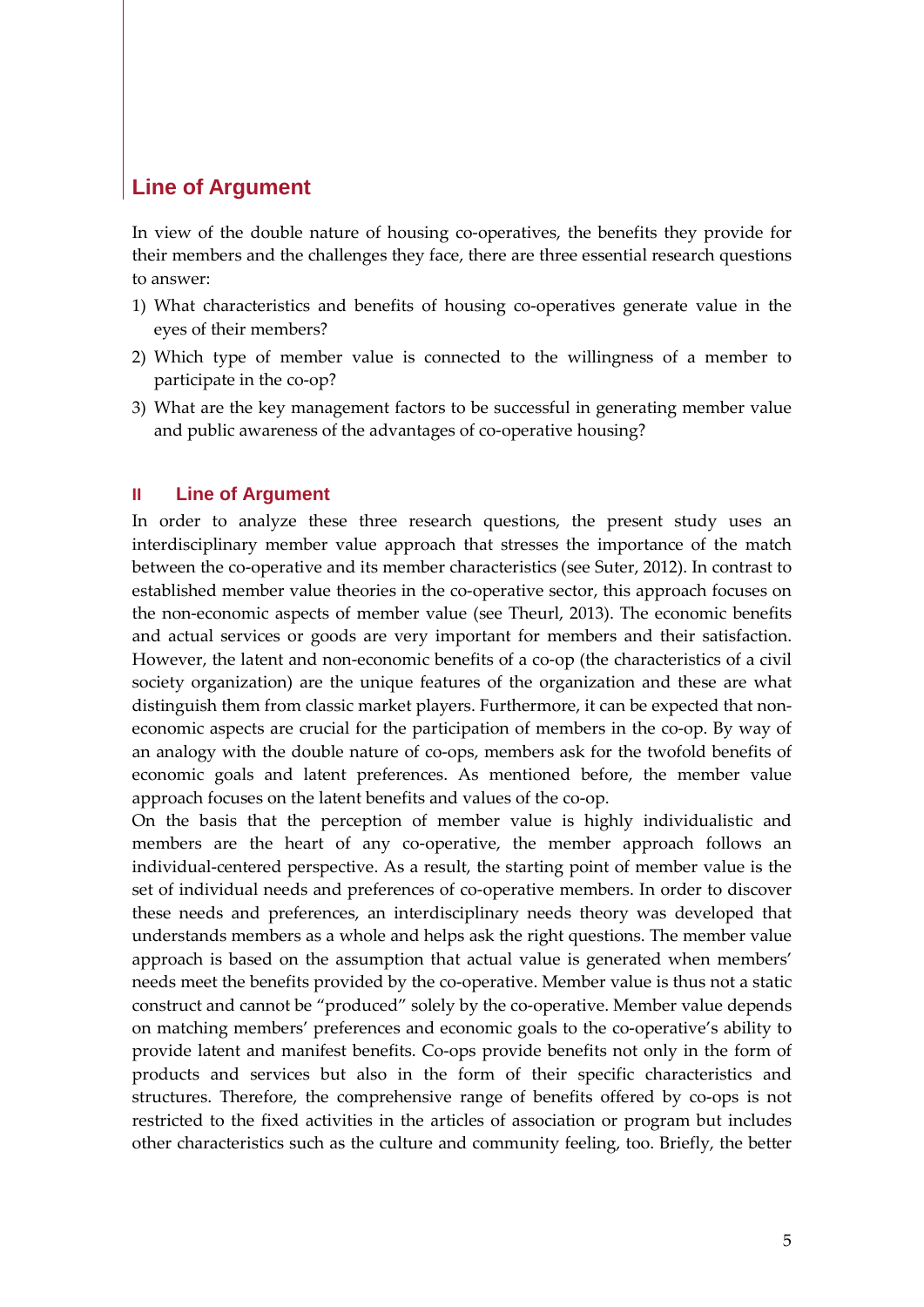the provided benefits of a co-op match members' latent preferences and economic goals, the bigger is the resulting member value (see [Figure 1\)](#page-6-0).



<span id="page-6-0"></span>Figure 1: Member value as an overlap between needs and benefits

Hence, the management of a co-op has to know its members' needs in order to be able to provide the appropriate benefits to satisfy them. The first challenge for member value-oriented management is therefore to create an instrument that enables it to investigate members' needs.

#### **III Member Value Approach**

The member value approach can help create such an instrument by providing a framework and support by asking the right questions. The theoretical foundation of the member value approach is based on three need and motivation theories: Abraham Maslow [\(1943,](#page-17-13) [2010\)](#page-17-14), David McClelland [\(2010\)](#page-17-15) and Manfred Max-Neef [\(1991\)](#page-17-16). All three of these cover a wide range of disciplines and research approaches. Maslow (1943) classified human needs into five basic categories and arranged them in order of priority to form a hierarchy. That means that the appearance of a certain need usually rests on the prior satisfaction of a more pre-potent need: (1) physiological needs; (2) safety needs; (3) belongingness and love needs; (4) esteem needs and (5) selfactualization needs. He later revised the original theory and suggested two additional needs: knowledge/understanding needs and aesthetic needs.

The interdisciplinary theory of Max-Neef [\(1991\)](#page-17-16) covers all the needs of Maslow except the aesthetic need, although he does not refer to Maslow and differentiates his need for esteem and self-actualization in participation, creation, identity and freedom. Whereas Maslow uses rather abstract terms such as the need for esteem and for selfactualization for his growth needs, Max-Neef's needs list is more specific and closer to practice. Furthermore, he added the need for idleness; however, idleness should not be misunderstood negatively as laziness but rather recreation, comfort, convenience and pleasure. The omission of Maslow's aesthetic need is probably due to Max-Neef's focus on development work and his non-psychological (political) background. However, aesthetic needs have to be added to the nine other needs. In contrast to Maslow, Max-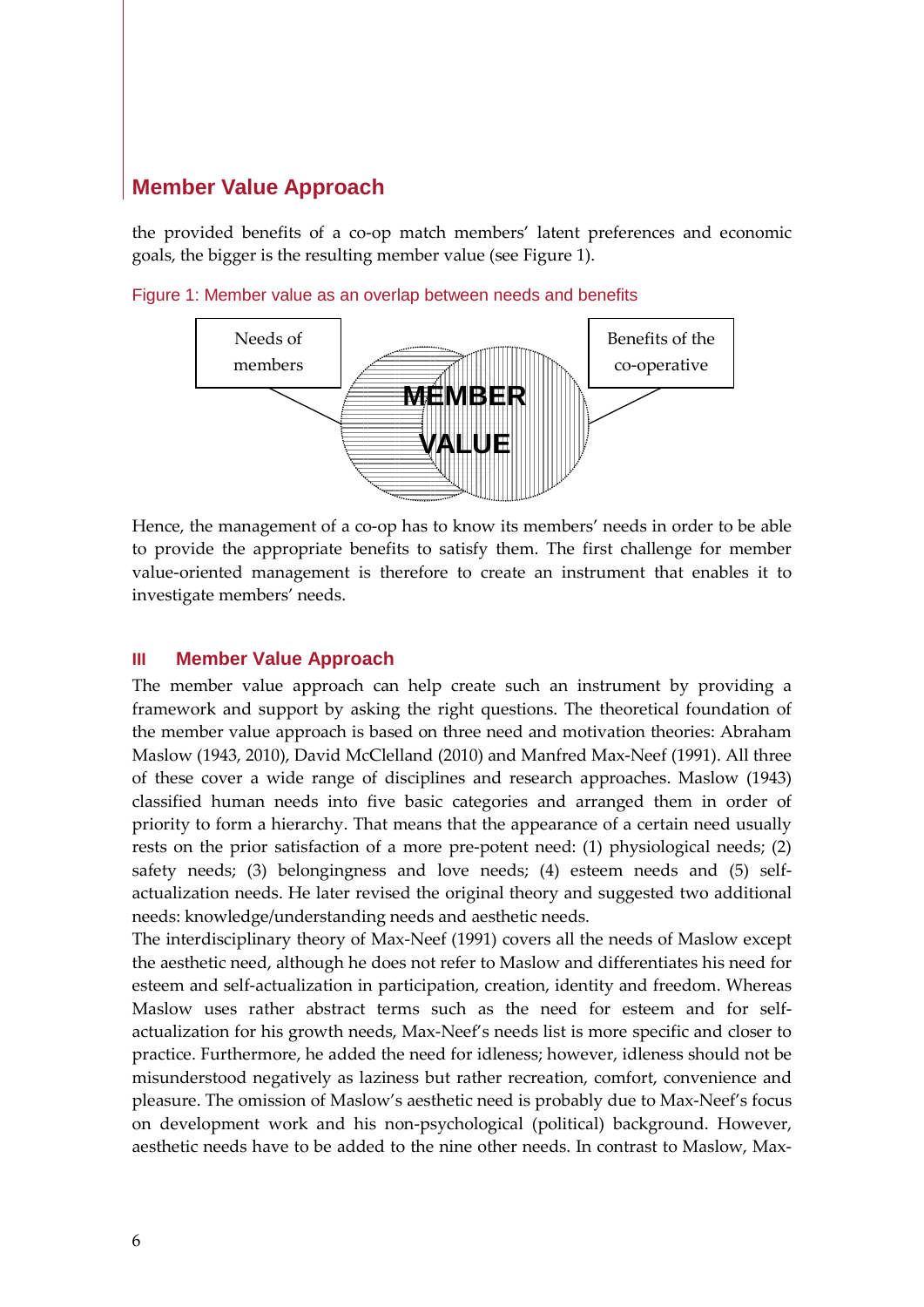Neef understands needs as a system in which all needs are interrelated and interactive. He denies any hierarchy between the different needs, except the need of subsistence, to remain alive [\(Chiu & Lin, 2004\)](#page-17-17). Furthermore, Max-Neef differentiates between needs and satisfiers. For example, food and shelter should not be seen as needs but as satisfiers of the need for subsistence. There is no one-to-one correspondence between certain needs and satisfiers, but needs can be satisfied by many satisfiers and vice versa [\(Max-Neef, 1991\)](#page-17-16). This argumentation fits with Maslow and Freud, who see acts mostly as motivated by more than one human need. As satisfiers may vary, needs remain constant over time. Max-Neef postulates nine universal human needs, which are the same in all cultures and throughout all historical periods:

- 1) Subsistence (e.g., physical and mental health, etc.)
- 2) Protection (e.g., care, solidarity, trust, etc.)
- 3) Affection (e.g., respect, friendships, family, share, etc.)
- 4) Understanding (e.g., curiosity, rationality, investigate, study, etc.)
- 5) Participation (e.g., interact, propose, willingness, rights, etc.)
- 6) Idleness (e.g., imagination, have fun, free time, spectacles, etc.)
- 7) Creation (e.g., skills, invent, compose, change, build, etc.)
- 8) Identity (e.g., sense of belonging, reference groups, norms, values, etc.)
- 9) Freedom (e.g., autonomy, choose, be different, etc.)

From a management perspective, what motivates members to participate actively in the co-op is also interesting. Some motives and needs are already included in the list of Max-Neef but it does not take into account that many co-operative members are also employees and some join the co-op particularly with regard to their opportunity to make progress. From this point of view, it is fruitful to take a closer look at McClelland's [\(2010\)](#page-17-15) three needs of achievement, power and affiliation. Affiliation is very similar to Max-Neef's "affection" and Maslow's "love", but the other two outline new kinds of human needs. In his studies, McClelland [\(2010, pp. 167-168\)](#page-17-15) defined power as a concern "with the control of the means of influencing a person". Power describes therefore an interpersonal relationship "in which there is a superior person having control of the means of influencing another one who is subordinate" or more in general being able to put a point across, giving commands and to prevail [\(quoted from](#page-17-18)  [McClelland, Atkinson, Clark, & Lowell, 1958, pp. 220-225\)](#page-17-18). By having a closer look at the reasons behind the foundation of a co-operative, it is obvious that the need for power is the trigger in many cases. A single person is not able to pursue his or her goals and thus the only way to achieve this goal is by accumulating more power through collaboration with other people. Many co-operatives were funded on the basis of precarious conditions and economic necessities, especially during the beginning of the co-operative movement and in developing sectors or countries [\(Bonus, 1994\)](#page-17-19).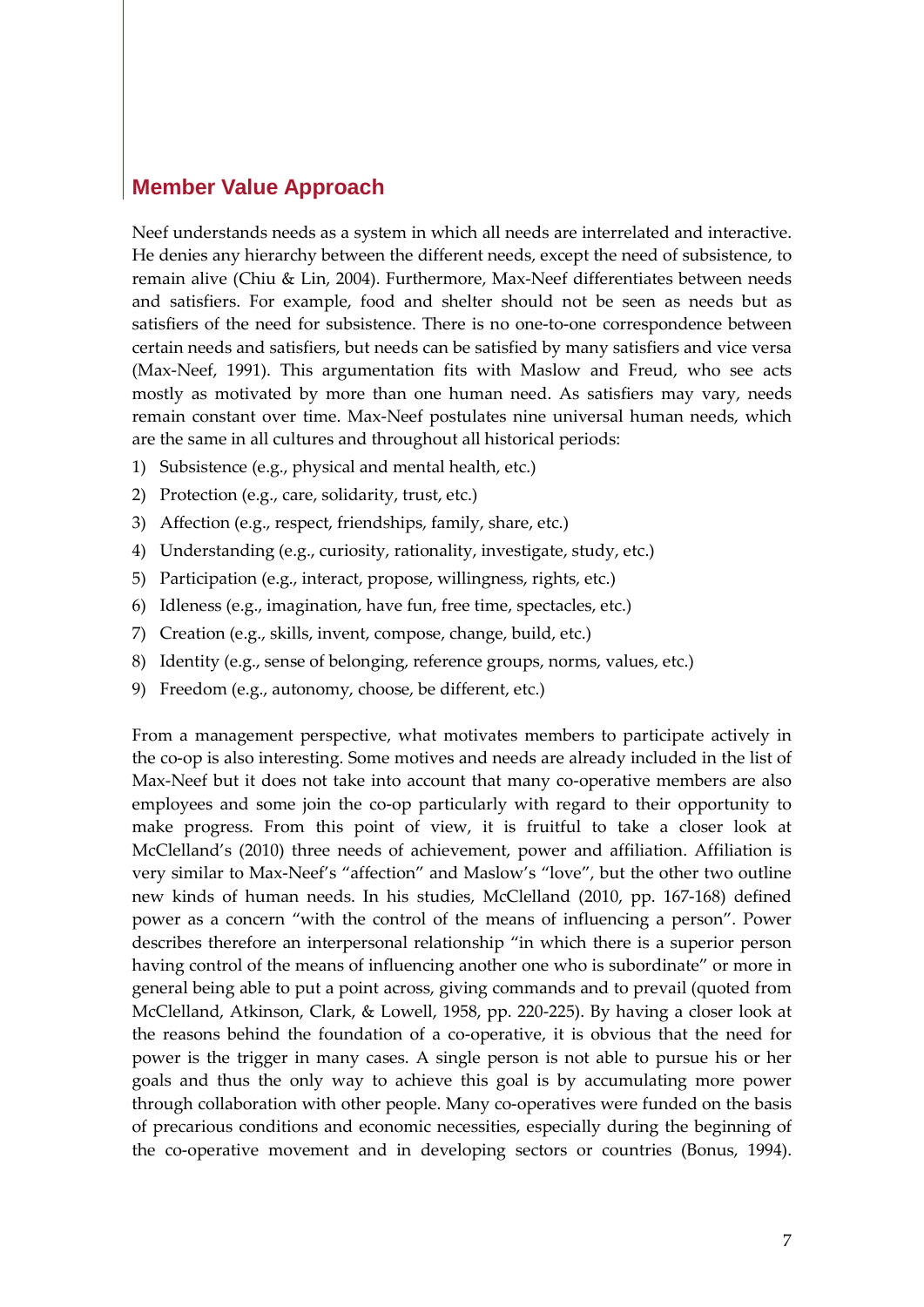Therefore, co-operatives have often been and still are an opportunity to increase bargaining power and to make the voices of members heard. However, this collective power is just one side of the coin. The need for power also has a more individualistic aspect, as some members can occupy a position in the co-operative that they might not have in their working lives. Additionally, a (high) position in a co-op can also be linked to social recognition. In this manner, the need for power is similar to Max-Neef's need for identity. The other need analyzed by McClelland [\(2010\)](#page-17-15) is the need for achievement. This is defined as "success in competition with some standard of excellence" or, in other words, an individual's need to meet (realistic) goals, receive feedback and experience a sense of accomplishment [\(Moore, Grabsch, & Rotter, 2010,](#page-17-20)  [p. 25\)](#page-17-20).

#### 1 Model structure of the basic human needs

To sum up, 12 basic human needs have to be satisfied by housing co-operatives. Although it is impossible for any co-op to satisfy all their members' needs, they are a reference point for any strategic decision. As these needs are interrelated and can be satisfied by a wide range of satisfiers, it is important to arrange and systemize them. For this purpose, Schilling's [\(2000, p. 249;](#page-17-21) [2004, pp. 167-168\)](#page-17-22) idea of man will be applied that describes a human as a(n):

- 
- bodily/physical being  $\rightarrow$  senso-motoric dimension
- 
- **sentinent being**  $\rightarrow$  **emotional-affective dimension**
- $\bullet$  thinking being  $\bullet$  cognitive-rational dimension
- $\bullet$  acting being  $\bullet$  psycho-actional dimension
- $\bullet$  social being  $\bullet$  social-communicative dimension
- 
- $\bullet$  cultural being  $\bullet$  cultural-ethical dimension
	-

Similar to Max-Neef, Schilling [\(2000, pp. 248-251\)](#page-17-21) points out that the distinction of the six dimensions is only analytical. All dimensions are interrelated and man has to be seen as an integrated being. Therefore, the dimensions are mainly an operationalization of man as a whole. In these six dimensions, Schilling differentiates between intra-personal and inter-personal dimensions, whereby the psycho-actional dimension is the interface between the inside and the outside. By considering the context of co-operatives and nonprofit organizations in general, the psycho-actional dimension is mainly part of the inter-personal aspect. At an even more general level, the six dimensions can be broken down by using the taxonomy of Bloom [\(1984\)](#page-17-23) into cognitive, affective and psychomotor. Bloom's classification and the distinction between the inter-personal and intra-personal spheres allow arranging the six dimensions of Schilling in a hexagon (see [Figure 2\)](#page-9-0).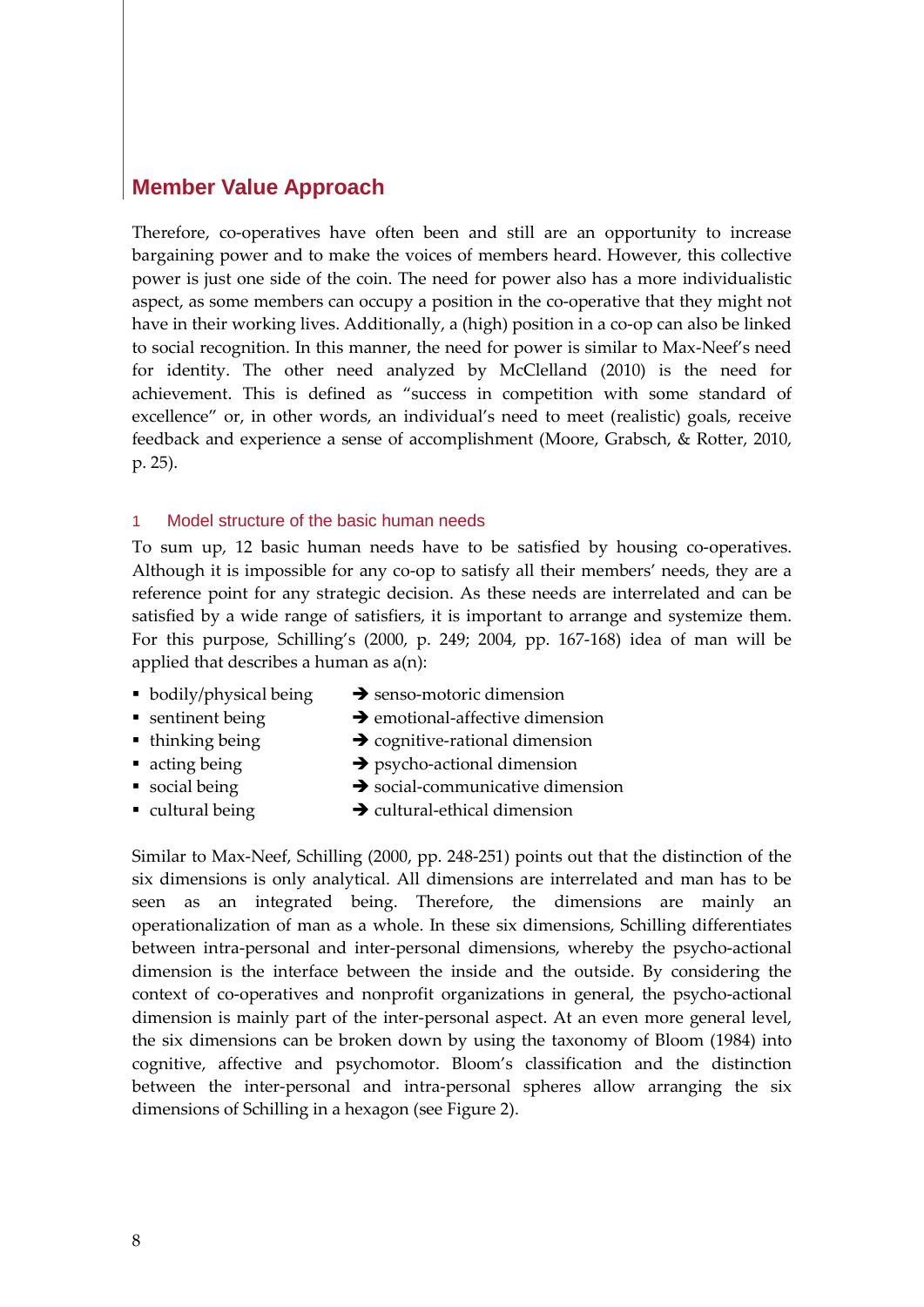

<span id="page-9-0"></span>

Although Schilling refers to Bloom, he chooses a different – anthropological – model to structure the six dimensions with particular attention to the psycho-actional dimension, which results in his understanding of the interaction of all the other dimensions. The advantage of the combination of Bloom and Schilling and the hexagonal structure lies in the mutual enrichment of both approaches and the better understanding. For example, in the inter-personal area of Bloom's affective dimension are the personal emotions of a person, whereas on the inter-personal side are rather the expressions of these feelings. By contrast, the social-communicative dimension has a strong influence on a person's emotions. Therefore, the reasons and expression of emotions can be located along the affective dimension. Nevertheless, the interactions in the model do not just follow the main dimensions of Bloom but also cross them, and these cross-connections are important.<sup>[1](#page-9-1)</sup> The cultural-ethical dimension, for example, can influence the senso-motoric dimension, as the status of a person in society can be linked to poor living conditions and malnutrition. Therefore, the hexagon has a model character and man should be seen as a holistic being who integrates head (cognitive), heart (affective) and hand (psychomotor).

In the last step, the adapted hexagonal model of the idea of man has to be combined with the 12 basic human needs (see [Figure 3\)](#page-10-0). While some needs are very easy to locate on the six dimensions, others are trickier, and it is necessary to take a closer look into each need and dimension. The reason for the difficulties in the classification of these needs arises from the interrelationship of the dimensions, which have primarily an analytical character. A good example is aesthetics: on the one hand, the perception of art is a cognitive act, but on the other hand, it is strongly associated with emotions

<span id="page-9-1"></span><sup>&</sup>lt;sup>1</sup> Accordingly, all dimensions should also be interlinked by a line, but that would overload the illustration.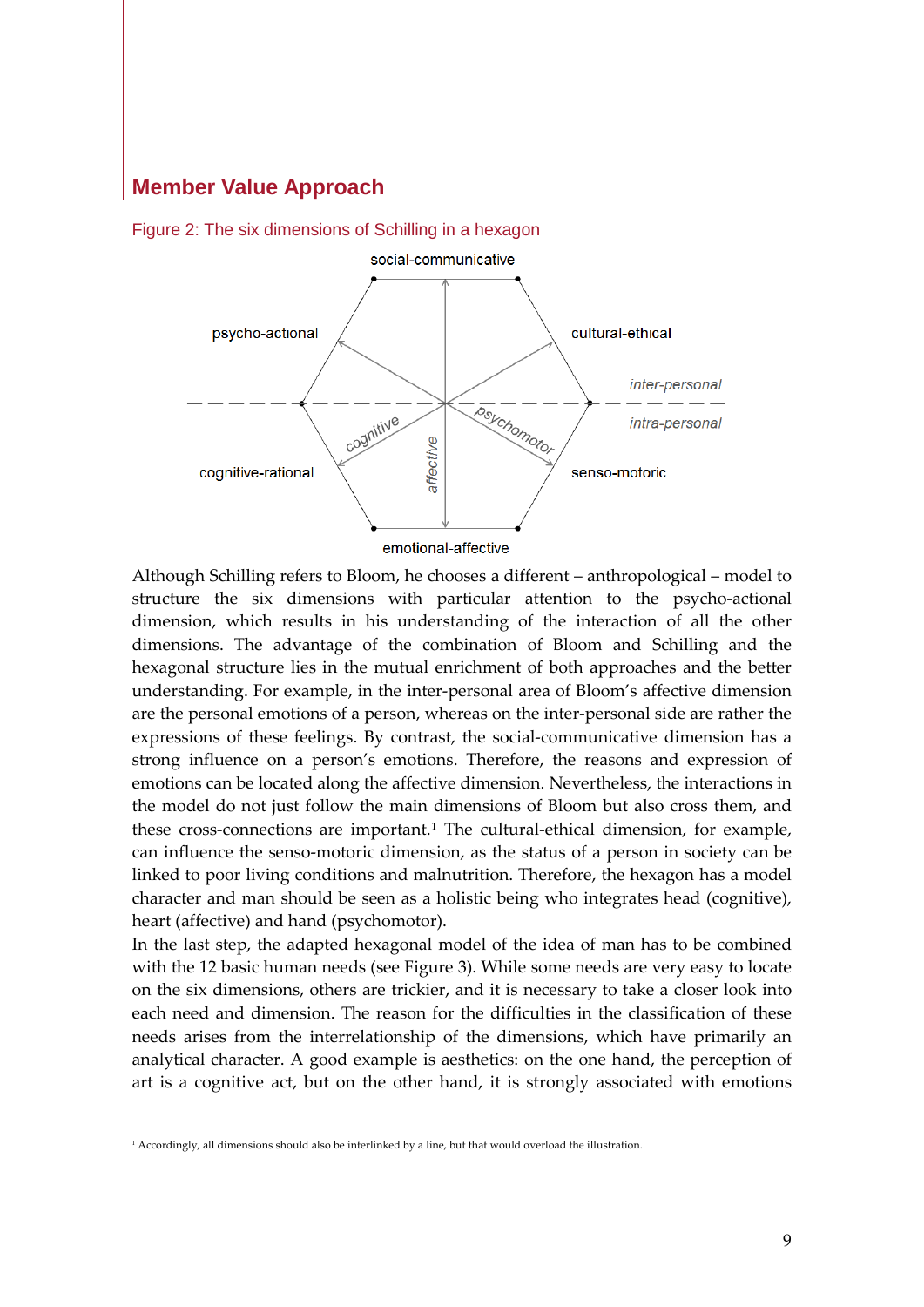[\(Leder, Belke, Oeberst, & Augustin, 2004\)](#page-17-24). Therefore, aesthetics is located on the cognitive-rational dimension close to the emotional-affective dimension, whereas understanding is more or less a pure cognitive-rational need.



<span id="page-10-0"></span>Figure 3: The basic human needs arranged along Schilling's six dimensions

#### 2 Theoretical Conclusions

Every co-op and its members have a different structure and culture, thereby generating a distinct member value. Although it is impossible for any co-op to satisfy all its members' needs, the member value framework gives an idea of what members want and how important they consider certain benefits. Although the presented member value approach mainly examines the latent preferences of members and the according benefits of the co-op, it does not ignore the economic goals of members. For the majority of co-op members, economic goals are the main reason to live in a cooperative apartment. This is also one of the reasons why co-operative housing is popular in Zurich, as people on average incomes just would not be able to afford a flat due to the high rental level. In rural areas, the situation presents a different picture: lower rental prices and lower rates of co-operative housing. These economic aspects have to be taken into consideration as well, but a complex theoretical framework is not needed, inasmuch as these economic data can be collected easily as well as the actual services of the co-op unlike the latent values. The members' needs and organizational preferences, however, are not always obvious, and therefore direct contact with members is needed in order to detect them. According to Hauser [\(2013\)](#page-17-12), the interim manager of the WBG, in modern Swiss society, members of housing co-operatives have two needs that must be satisfied: security and affection. Housing co-operatives provide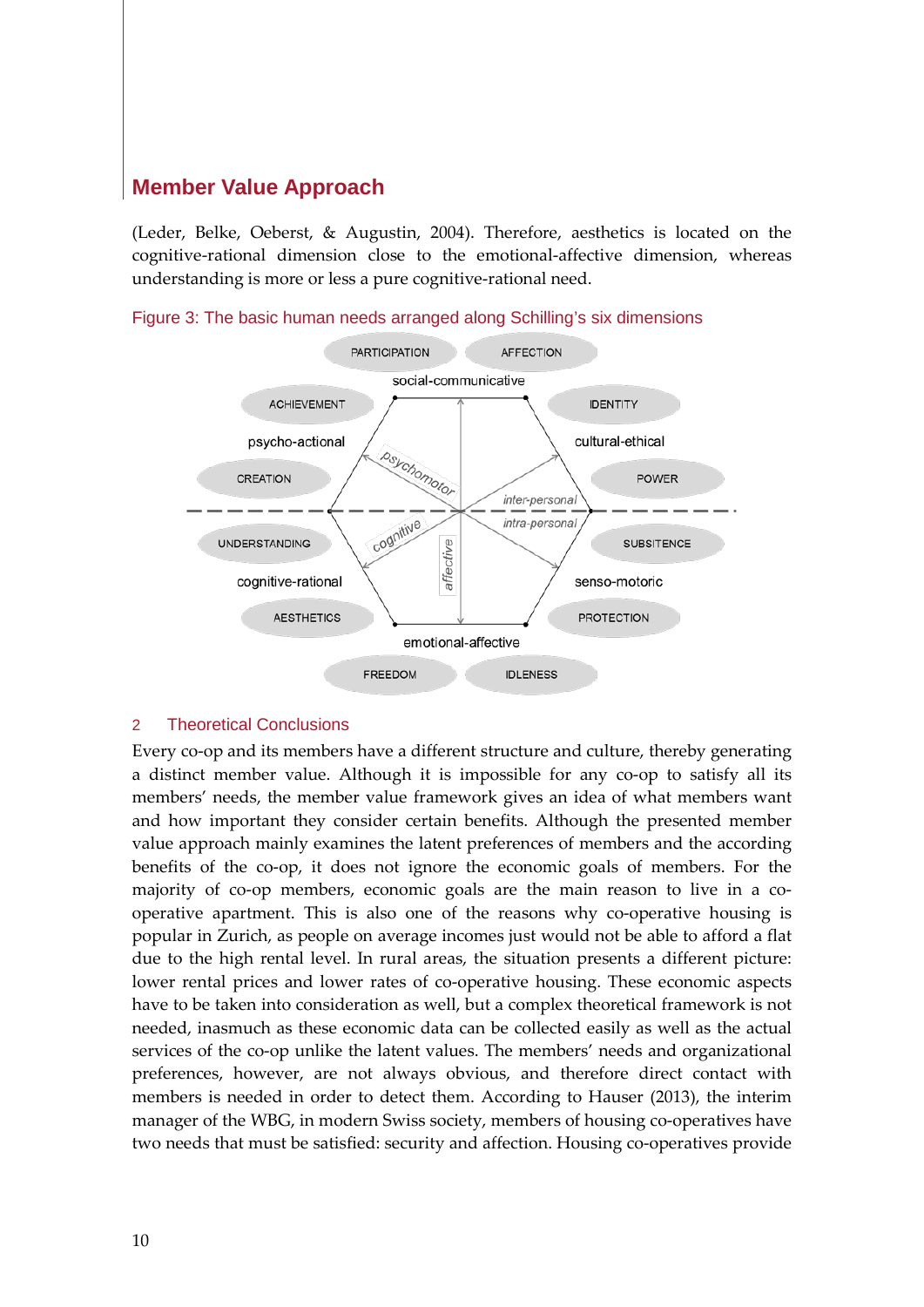higher standards of protection against dismissal, which is particularly important for people at a lower socio-economic level; additionally, housing co-ops tend to provide higher security in regard to criminality. The community culture, the composition of the tenants and sometimes the whole housing scheme with courtyards and playgrounds support the member's image of the co-operative as a secure place to live. The affection need, by contrast, is closely connected to this argument and somehow is satisfied by the same satisfiers. Many elderly people, for example, are afraid to be lonely and to live on their own. They are looking for a place with the possibility of social exchange with their neighbors. Some housing co-operatives therefore provide particular services for elderly people in the form of social events and meetings as well as support in their daily lives. These are just two examples named by Hauser; there are probably many more benefits that housing co-operatives provide to their members that are not obvious at first sight.

However, the goal of any co-operative is to offer the best set of satisfiers according to their members' needs and economic goals at a certain time and to build their own specific co-operative culture, which is desirable to members. Nevertheless, it is not possible to define a set of satisfiers that will be valid eternally for the co-operative and all its members. The needs of members and the environment by which they are influenced change just as the co-operative itself does. Therefore, the unique characteristics of a co-operative and the lifecycles of the co-operative itself and its members must be taken into consideration [\(see Gmür & Lichtsteiner, 2009\)](#page-17-25). [Figure 4](#page-12-0) summarizes the different aspects of the member value approach and brings them together in a model.

It should be kept in mind that one specific benefit or co-operative characteristic can satisfy several latent preferences of different members. Briefly, members have different expectations towards the co-operative, whereas latent preferences, based on the 12 basic needs, and economic goals must be distinguished. Nonetheless, the co-operative is responsible for the set of satisfiers that meets the latent preferences and economic goals of their members. Member value arises as a result of matching the latent preferences and economic goals of members to the latent and manifest benefits (set of satisfiers) provided by the co-operative; therefore, member value is not static, but rather a dynamic concept.[2](#page-11-0)

<span id="page-11-0"></span><sup>&</sup>lt;sup>2</sup> The theoretical framework is based on a qualitative pre-study about the Swiss car sharing co-op "Mobility" [\(Suter, 2012\)](#page-18-2). The actual study thus represents a follow-up study that will provide quantitative data about member value in housing co-ops for the first time.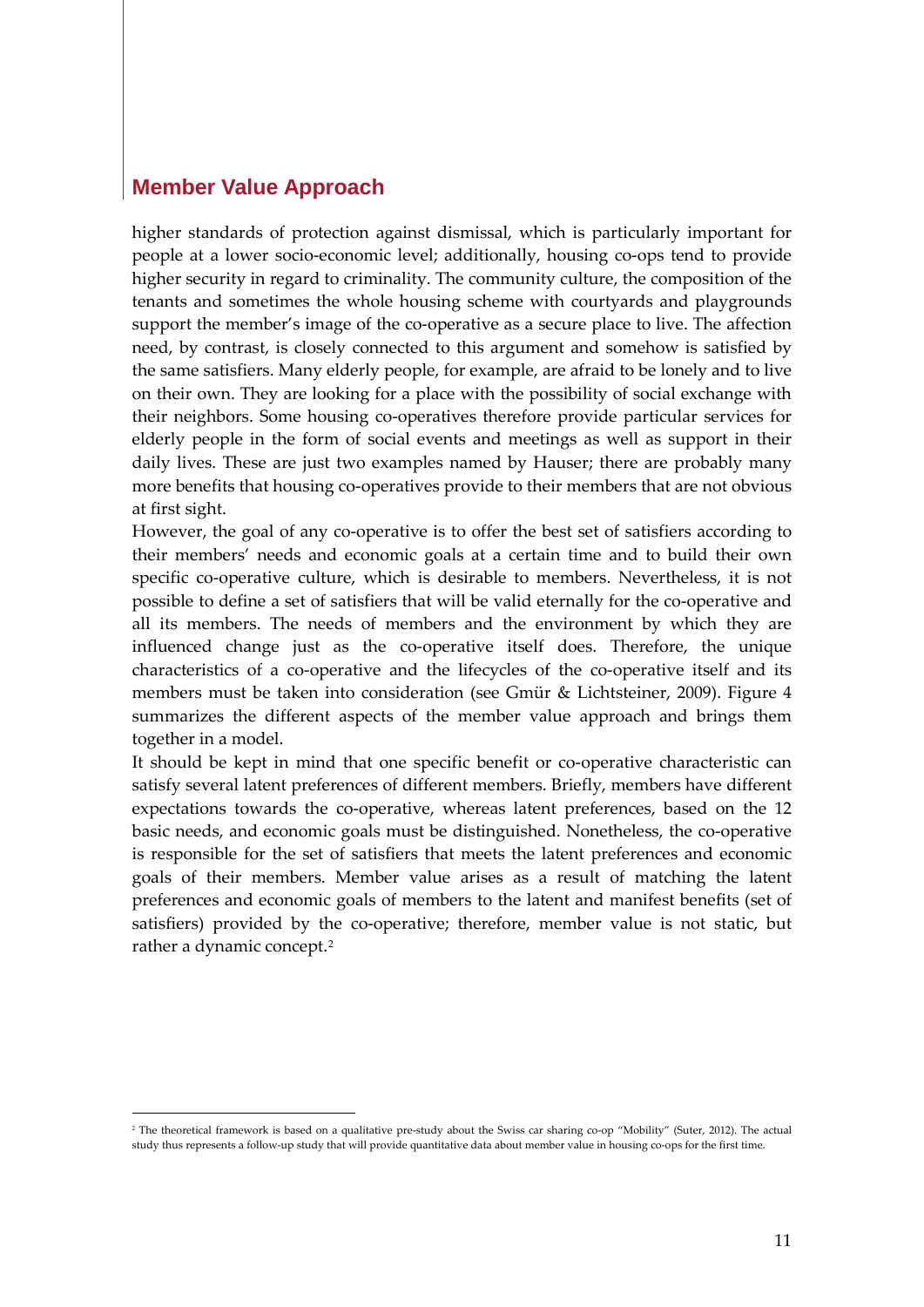<span id="page-12-0"></span>Figure 4: Member Value Model



#### 3 Theoretical Approach to Analyzing the Management of Housing Co-operatives

In addition to the member value approach, which focuses mainly on the member level, the study analyzes the management of housing co-operatives according to the AGIL scheme of Parsons [\(1961,](#page-17-26) [1971\)](#page-17-27) and the Freiburg Management Model (FMM) [\(Lichtsteiner, Gmür, Giroud, & Schauer, 2013\)](#page-17-28). Whereas Parsons' structural functionalism theory is a macro sociological analysis, with a focus on the social structures that shape society as a whole, the FMM is a standard reference for the management of nonprofit organizations. The approach of Parsons – as a grand theory – and the FMM – a practice-oriented management textbook – are completely different in their levels of abstraction. Nevertheless, several identical key issues make it possible to combine both approaches. They both have a systemic perspective of (nonprofit) organizations and share a common understanding of the basic principles of a functioning system. In order to get a better understanding of the similarities of both approaches, in [Figure 5](#page-13-0) Parsons' AGIL scheme is combined with the main aspects of the FMM.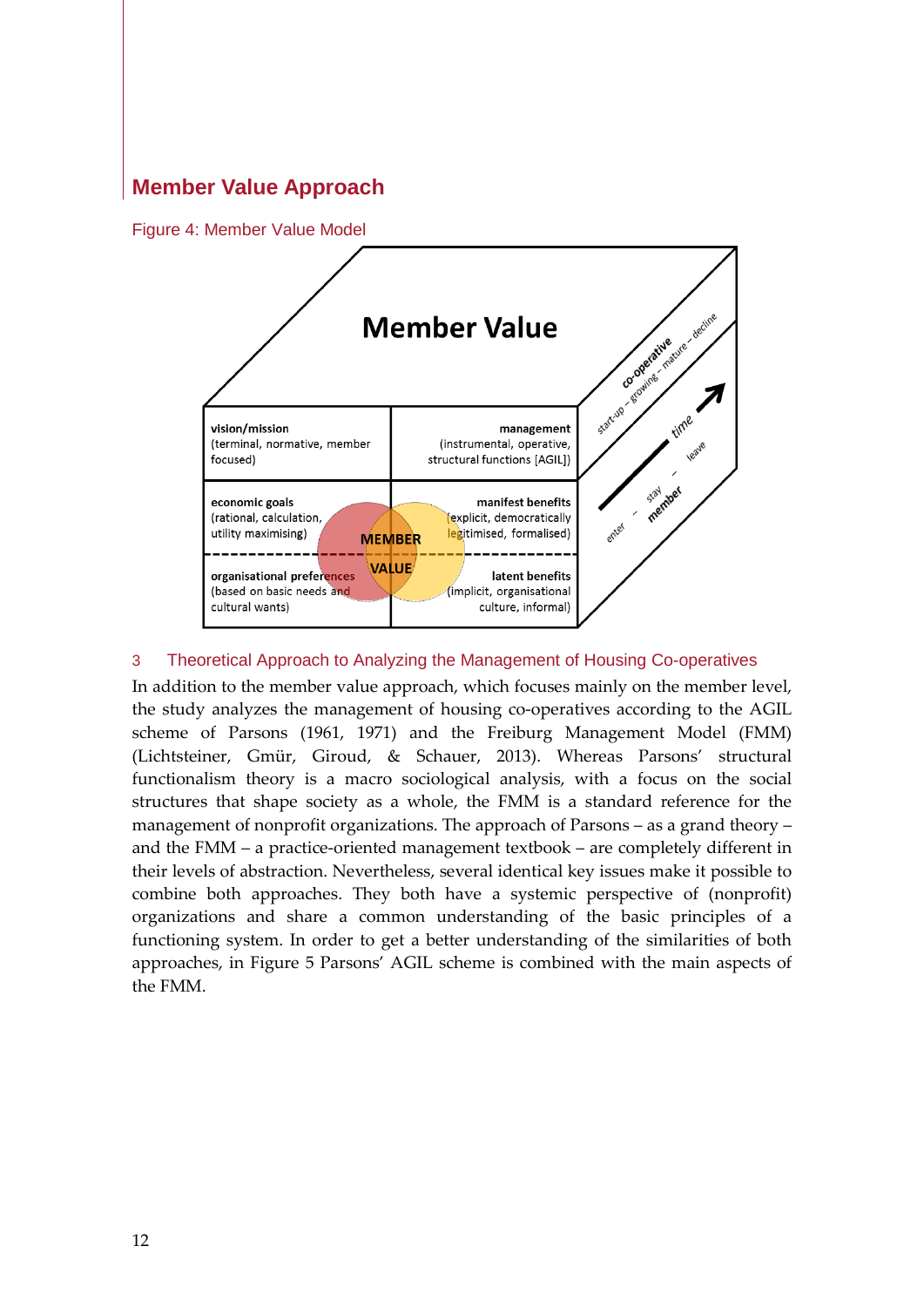<span id="page-13-0"></span>Figure 5: Parsons' AGIL scheme and the FMM combined

| <b>Adaptation</b>                                                     | NPO as a productive                  | <b>Goal Attainment</b>                                              |
|-----------------------------------------------------------------------|--------------------------------------|---------------------------------------------------------------------|
|                                                                       | system                               | NPO as a targeted                                                   |
| resources<br>management                                               | marketing                            | and purposeful<br>system                                            |
|                                                                       | management                           | goal-setting                                                        |
| adaptation of the<br>goals in coordination                            | NPO as a<br>learning organism        | vision/mission                                                      |
| with the environment                                                  |                                      | strategy/politics                                                   |
| goods and<br>adaptation-/change-/<br>services<br>innovation-processes |                                      | NPO as strategic projects                                           |
|                                                                       |                                      |                                                                     |
| <b>Latent Pattern Maintenance</b>                                     |                                      | <b>Integration</b><br>NPO as a social system                        |
| governance                                                            | NPO as a value<br>based community    | hierarchy/<br>operational and                                       |
| NPO as micro-                                                         |                                      | organizational<br>organizational<br>chart<br>structure              |
| political arenas                                                      | organizational<br>culture/philosophy | system-<br>Articles of<br>management<br>Association                 |
| one man one vote<br>$\rightarrow$ democracy                           | socialization                        | rights and<br>principal and<br>duties                               |
| normative<br>consensus                                                | decision-making<br>and -ensuring     | voluntary work<br>internal<br>coordination<br>principle of identity |

[Figure 5](#page-13-0) clearly illustrates the fit of the core principles and topics of the FMM with the AGIL scheme. The FMM is structured into three main sections: system management, resources management and marketing management. As illustrated in [Figure 5,](#page-13-0) system management covers most of the aspects of Parsons' integration function, while resources management and marketing management fulfill the adaption function. The goal attainment and latent pattern maintenance functions, by contrast, are not specified in detail in the FMM, but they are integral principles of its whole management understanding. Furthermore, the FMM speaks of narrow and wide system boundaries, and this refers to Parsons' axes of internal and external orientation.

This combination allows us to break down Parsons' theoretical approach and operationalize it. The main question is thus, what efforts the management of a housing co-operative is making in order to guarantee all four functions of its system. Or linked to the member value approach, how should the four functions be developed in order to provide a member value?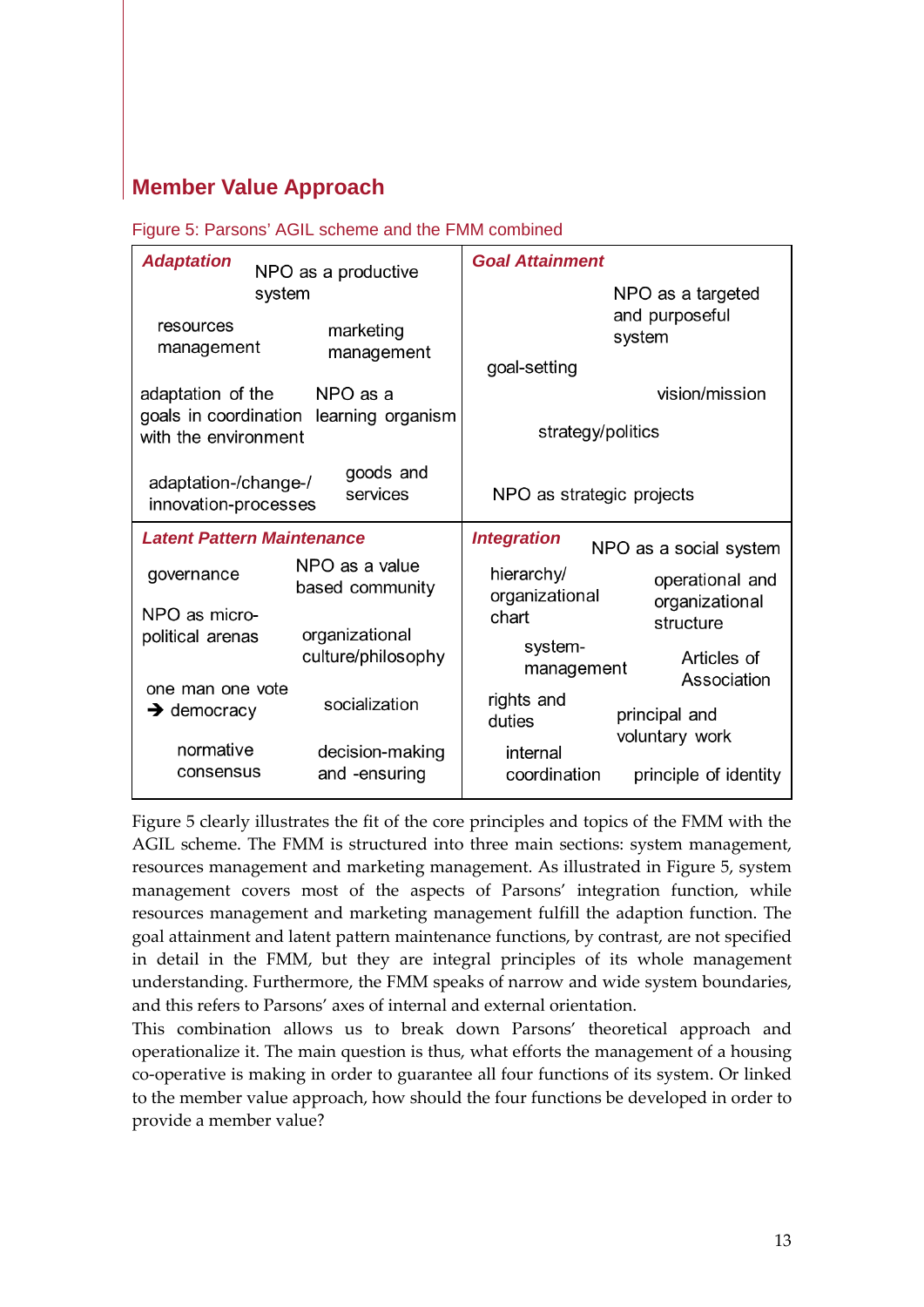# **Methods and Research Design**

#### **IV Methods and Research Design**

Most housing co-operatives in Switzerland are organized into one of the two national umbrella associations: "WOHNEN SCHWEIZ" and "Wohnbaugenossenschaften Schweiz" (WBG). WOHNEN SCHWEIZ includes about 400 housing co-operatives and foundations with approximately 25,000 flats, while the WBG includes more than 1000 members and about 140,000 flats [\(WOHNEN SCHWEIZ, 2013\)](#page-18-4). These two big associations make it possible to get access to the mass and diversity of housing cooperatives in Switzerland. Hence, in order to analyze the member value of housing cooperatives, a research collaboration with the WBG was established. The WBG is organized into nine regional sections all over Switzerland.[3](#page-14-0) This broad coverage allows us to investigate regional differences in member value such as urban versus rural areas or German-speaking co-ops versus French-speaking co-ops. The study is designed in two phases. First, we carry out a qualitative study with active members and the managers of the WBG in order to develop a questionnaire and, in the second step, we employ a quantitative online survey with the inhabitants of co-operative flats and the management.

For the first part of the study, it is planned to conduct 5–10 expert interviews in order to ascertain a deeper understanding of the co-operative housing sector and to develop the questionnaire for the second part of the study. The member value framework is only a theoretical construct that has to be broken down and adapted to housing cooperatives. What is the meaning of the security need in the context of housing cooperatives? Is it a properly built and safe house and/or the knowledge that the rental co-operative cannot cancel the rental contract and/or the neighborhood is safe? A need can be satisfied by a wide diversity of benefits (satisfiers), and thus a comprehensive understanding of the subject is necessary to elaborate on the potential satisfiers for the different needs. Owing to the heterogeneity of the co-operative housing sector, the sample of interview partners will be selected in order to cover the widest range of different orientations and cultures possible. The goals of these expert interviews are to identify the potential needs of members and the provided benefits that aim to satisfy these needs. Hence, items for the questionnaire can be deduced. The core of the questionnaire will be the importance that members attach to certain needs and to what extent they perceive these as satisfied by the co-op. In practical terms, scales and items will be developed that cover the member's needs and the co-operative's benefits. Furthermore, interviews with the managers of housing co-operatives will provide insights into the way management is organized and how it works. These results are necessary to create a secondary questionnaire for the management of housing co-ops. The second part of the study – the quantitative part – includes two surveys: one to the management of the housing co-operative and one to its members. The proposed

<span id="page-14-0"></span><sup>&</sup>lt;sup>3</sup> Except the small Italian-speaking part.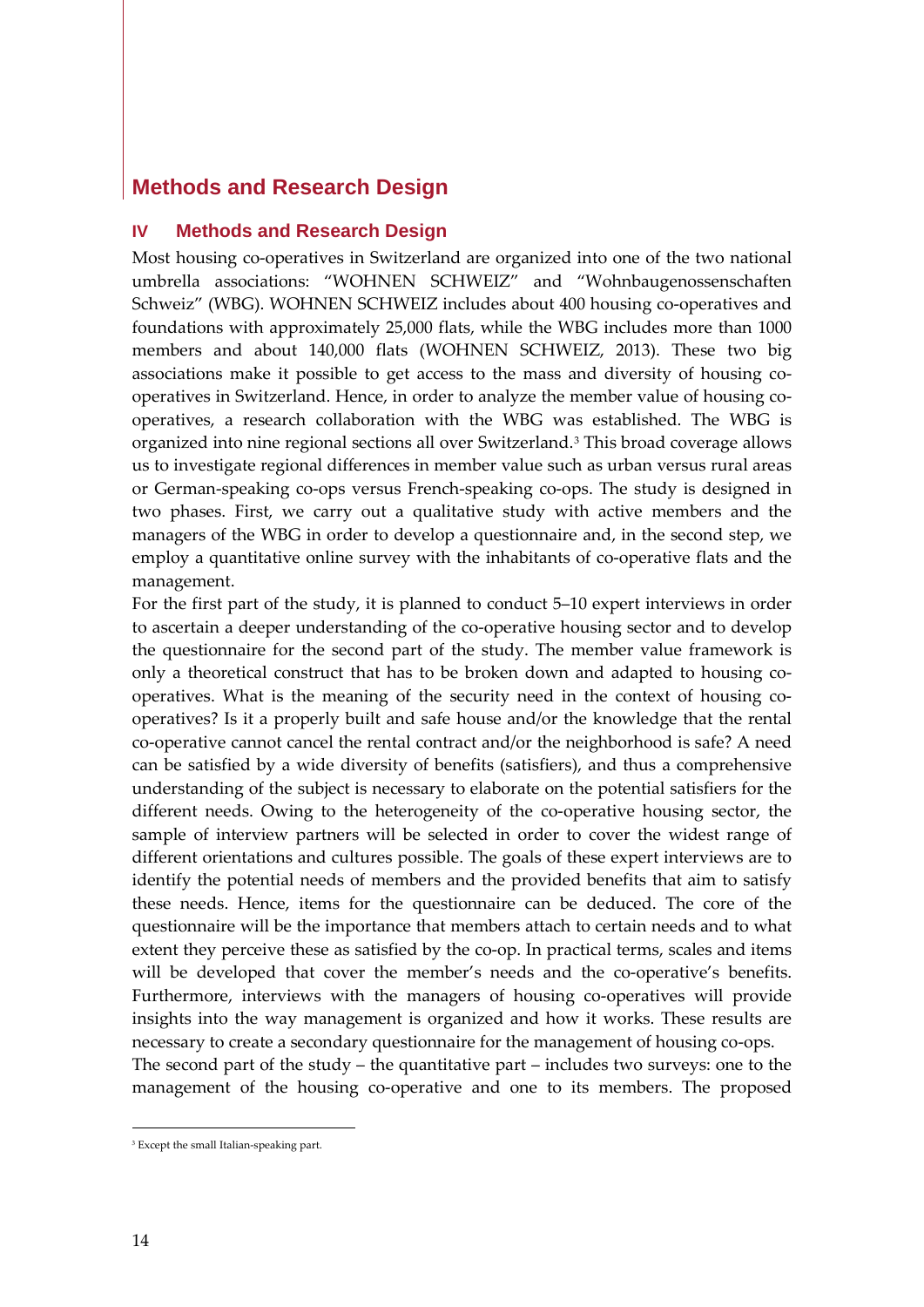#### **Research Goals and Expected Results**

sample is 150 housing co-operatives with 30 to 40 members each. The management survey focuses on co-operative characteristics such as size, age, milieu etc. as well as management factors based on Parsons' AGIL scheme and the FMM. Thanks to the research cooperation with the WBG and its regional sections, a high response rate is expected. The management of housing co-operatives is requested to invite members to join the member value survey by sending them an e-mail with the link to the online questionnaire. The member value survey is structured along both the member value approach and the results from the expert interviews carried out in the first study part. In addition to the member value items (perceived characteristics of the co-operative and insights into the personal motives to live in a co-operative flat), the questionnaire includes the member's actual participation behavior and his or her general willingness to participate with the co-op as well as residential satisfaction and control variable such as age, family model, socioeconomic status and so on.

In the analysis phase, the two surveys will be linked to allow us to draw conclusions on the connection between the management of housing co-operatives, member value and member participation.

#### **V Research Goals and Expected Results**

The study pursues several research goals that are additional but strongly linked to the actual research questions, which are specifically interesting for housing co-operatives and their management:

- The identification of members' needs and the determining variables such as sex, age and socio-economic status. What needs are dominant by what kinds of members and how can these differences be explained? These results will help co-operatives assess the consequences of a change in the composition of the membership base on the member's needs and on how the co-operative can adapt to this. Knowledge about the member's needs could lead to the creation of special services or increased efforts to strengthen the feeling of community. Therefore, the identification of the member's needs lays the foundation for potential new benefits provided by the co-op, which can lead to higher member value.
- The analysis of the main management functions and activities of housing cooperatives according to the FMM and Parsons' AGIL scheme. What are the characteristics of housing co-operative management (e.g. degree of professionalization, financial and human resources, composition of the membership base etc.) and how do they perform their essential functions? Of the more than 1000 housing co-operatives of the WBG, only about 75 have professional management. The vast majority is managed by volunteers; although they are paid properly, they are doing this work in addition to their jobs. Hence, managements cope with their challenges in their own ways. The comparison of the different management models in turn can help identify deficits and potential improvements.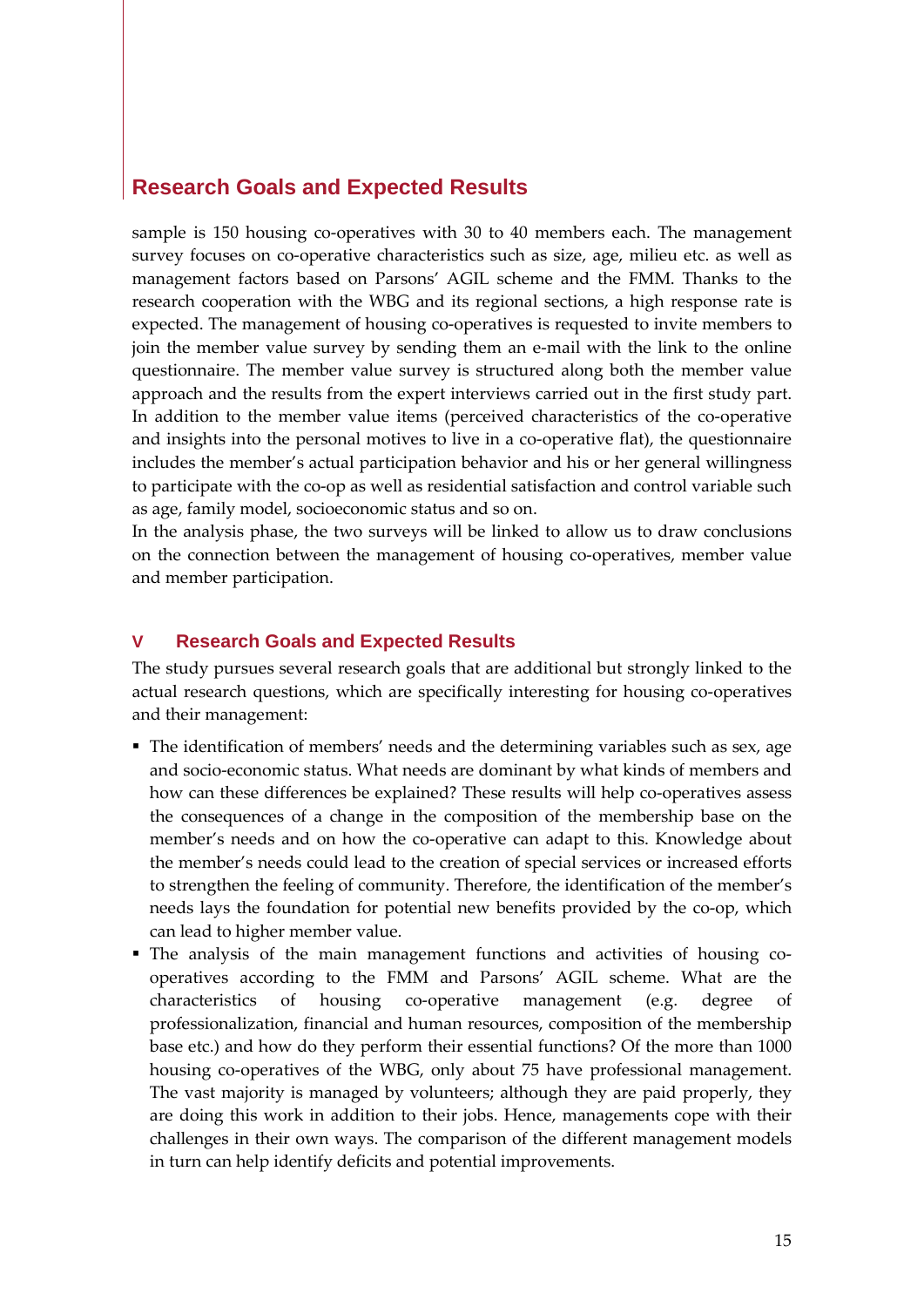## **Research Goals and Expected Results**

• The member value approach is an instrument for performance measurement. Which co-operatives generate high member value and in what way? The sample of about 150 housing co-operatives makes it possible to compare management members and understand what member value they are able to provide. From a management perspective, the results can lead to evaluate the best practices of housing co-ops and show ways to increase the member value of other co-ops.

The inhabitants of co-operative flats are not expected to be a homogeneous group. As the characteristics of housing co-operatives vary widely, such as co-ops that are especially founded for elderly people or small co-ops based only on a few families, so, most likely, do the characteristics and preferences of their inhabitants. It is expected that different types of co-operative members can be identified based on the member value they perceive as important. Furthermore, participation with the co-op and a general willingness to participate is expected to be mainly a result of the co-operative's community structure and the individual preferences of inhabitants and not the manifest benefits of the co-operative itself. In other words, the ability of a co-operative to activate its members lies mainly in the latent benefits it offers and the match of this offer with the member's organizational preferences. In line with this perspective, member activation does not follow an economic calculation; it is rather soft factors such as normative and affective commitment to the co-op that are important. The possibility to participate in a co-operative and be a part of the organization is the main difference to other kinds of organizations and this makes it possible for co-ops to satisfy a much wider range of needs. In the end, a member is only ready to participate actively and to assume responsibility for his or her co-op if he or she is – more or less consciously – expecting a (member) value out of the engagement, but this value need not be economic.

With regard to the theory, the interdisciplinary member value approach will be validated empirically and adapted according to these new insights. It is a research goal to develop a new tool to measure the value of membership in a co-operative and to make the organizations more accountable to their members, especially due to noneconomic benefits. Therefore, the contribution of this micro-level study also affects the meso level by developing a wider theory of member value.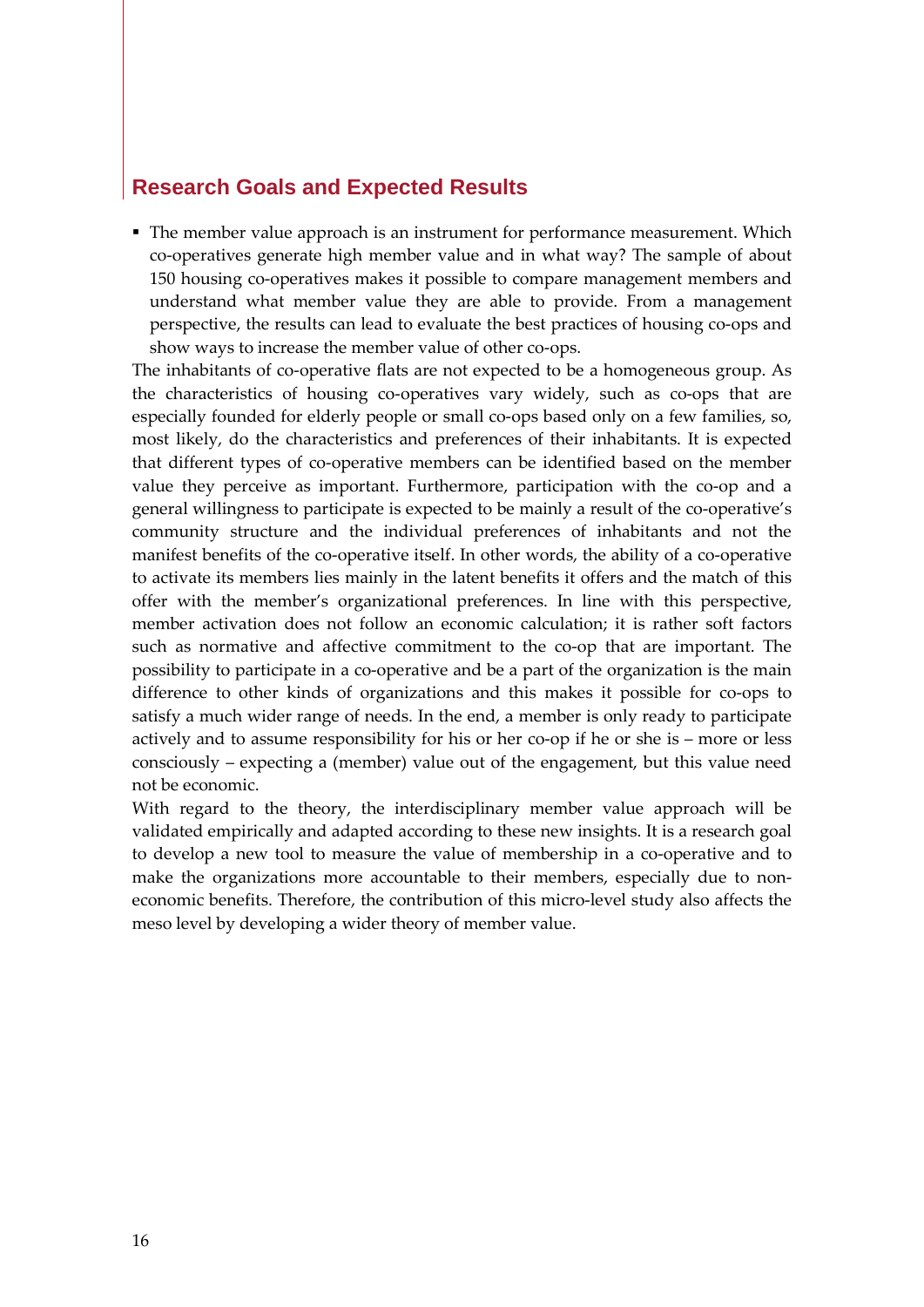#### **References**

#### **VI References**

- <span id="page-17-23"></span>Bloom, B. S. (Ed.). (1984). *Taxonomy of Educational Objectives. Book 1: Cognitive Domain* (2 ed.). New York: Longmans.
- <span id="page-17-19"></span>Bonus, H. (1994). *Das Selbstverständnis moderner Genossenschaften. Rückbindung von Kreditgenossenschaften an ihre Mitglieder*. Tübingen: J.C.B Mohr.
- <span id="page-17-11"></span>Bühlmann, L., & Spori, N. (2010). Förderung des gemeinnützigen Wohnungsbaus mit raumplanerischen Mitteln. Gutachten im Auftrag des Bundesamtes für Wohnungswesen BWO. *Raum & Umwelt (VLP-ASPAN), 1/10*.
- <span id="page-17-17"></span>Chiu, H.-C., & Lin, N.-P. (2004). A Service Quality Measurement Derived from the Theory of Needs. *The Service Industries Journal, 24*(1), 187-204.
- <span id="page-17-1"></span>Denniss, R., & Baker, D. (2012). Who Knew Australians Were so Co-operative? The Size and Scope of Mutually Owned<br>10. 10. The Mustralia. Institute Paper, 20. Co-ops in Australia. *Institute Paper, 10*. https:/[/www.tai.org.au/file.php?file=/media\\_releases/IP%2010%20Who%20knew%20Australians%20were%2](http://www.tai.org.au/file.php?file=/media_releases/IP%2010%20Who%20knew%20Australians%20were%20so%20co-operative.pdf) [0so%20co-operative.pdf](http://www.tai.org.au/file.php?file=/media_releases/IP%2010%20Who%20knew%20Australians%20were%20so%20co-operative.pdf)
- <span id="page-17-0"></span>Eidgenössisches Amt für das Handelsregister. (2013). Handelsregister-Statistik. Eingetragene Gesellschaften pro<br>Rechtsform und Kanton. Stand 01.01.2013. http://www.zefix.ch/statistics/2012%20[http://www.zefix.ch/statistics/2012%20-](http://www.zefix.ch/statistics/2012%20-%20Anzahl%20eingetrag.%20Gesellschaften%20pro%20Rechtsform%20und%20Kanton.pdf) [%20Anzahl%20eingetrag.%20Gesellschaften%20pro%20Rechtsform%20und%20Kanton.pdf](http://www.zefix.ch/statistics/2012%20-%20Anzahl%20eingetrag.%20Gesellschaften%20pro%20Rechtsform%20und%20Kanton.pdf)
- <span id="page-17-8"></span>Federal Act on the Amendment of the Swiss Civil Code (Part Five: The Code of Obligations) (Status as of 1 January 2012).
- <span id="page-17-2"></span>Gernet, H. (2012a). Umfrage: Wahrnehmung der Genossenschaften in der Schweiz. [http://www.iggenossenschaften.ch/kongress/06\\_Praesentation\\_Hilmar\\_Gernet.pdf](http://www.iggenossenschaften.ch/kongress/06_Praesentation_Hilmar_Gernet.pdf)<br>H. (2012b). Vertraut. Verlässlich. Verankert. Genossenschafter
- <span id="page-17-3"></span>Gernet, H. (2012b). Vertraut. Verlässlich. Verankert. Genossenschaften in der Schweiz.<br>http://www.iggenossenschaften.ch/downloads/2\_Gernet\_Umfrage\_Bevoelkerung\_II.pdf ww.iggenossenschaften.ch/downloads/2\_Gernet\_Umfrage\_Bevoelkerung\_II.pdf
- <span id="page-17-25"></span>Gmür, M., & Lichtsteiner, H. (2009). Schlüsselfaktor kollektive Identität. Innovationszyklen genossenschaftlicher Organisationen. In K. Schmidt, R. Gleich & A. Richter (Eds.), *Gestaltungsfeld Arbeit und Innovation. Perspektiven und Best Practice aus dem Bereich Personal und Innovation* (pp. 187-210). Freiburg: Rudolf Haufe.
- <span id="page-17-10"></span>Greiling, D. (2007). Trust and Performance Management in Nonprofit Organizations. *The Innovation Journal: Public Sector Innovation Journal, 12*(3).
- <span id="page-17-12"></span>Hauser, U. (2013, 19.08.2013). [Personal Interview].
- <span id="page-17-24"></span>Leder, H., Belke, B., Oeberst, A., & Augustin, D. (2004). A Model of Aesthetic Appreciation and Aesthetic Judgements. *British Journal of Psychology, 95*(4), 489-508.
- <span id="page-17-7"></span>Levi, Y., & Davis, P. (2008). Cooperatives as the "Enfants Terribles" of Economics: Some Implications for the Social Economy. *Journal of Socio-Economics, 37*(6), 2178-2188.
- <span id="page-17-28"></span>Lichtsteiner, H., Gmür, M., Giroud, C., & Schauer, R. (2013). *Das Freiburger Management-Modell für Nonprofit-Organisationen* (7. ed.). Bern: Haupt.
- <span id="page-17-9"></span>Ludl, H. (2013). Solidarisches Eigentum an Wohnraum zum Wohle künftiger Generationen. In J. Brazda, M. Dellinger & D. Rössl (Eds.), *Genossenschaften im Fokus einer neuen Wirtschaftspolitik. Bericht der XVII. Internationalen Genossenschaftswissenschaftlichen Tagung (IGT) 2012 in Wien* (Vol. I, pp. 199-219). Wien: LIT.
- <span id="page-17-13"></span>Maslow, A. H. (1943). A Theory of Human Motivation. *Psychological Review, 50*, 370-396.
- <span id="page-17-14"></span>Maslow, A. H. (2010). *Motivation und Persönlichkeit*. Reinbek bei Hamburg: Rowohlt.
- <span id="page-17-16"></span>Max-Neef, M. (1991). *Human Scale Development. Conception, Application and Further Reflections*. New York, NY: Apex Press.
- <span id="page-17-6"></span>Mazzarol, T., Mamouni Limnios, E., & Soutar, G. N. (2011). *Member Value Creation and Recognition in Co-operative Enterprises*. Paper presented at the ANZMAC, Perth.

<span id="page-17-15"></span>McClelland, D. C. (2010). *The Achieving Society*. Mansfield Centre, CT: Martino.

- <span id="page-17-18"></span>McClelland, D. C., Atkinson, J. W., Clark, R. A., & Lowell, E. L. (1958). A Scoring Manual for the Achievement Motive. In J. W. Atkinson (Ed.), *Motives in Fantasy, Action, and Society. A Method of Assessment and Study* (pp. 179- 204). Princeton, NJ: D. Van Nostrand.
- <span id="page-17-20"></span>Moore, L. L., Grabsch, D. K., & Rotter, C. (2010). Using Achievement Motivation Theory to Explain Student Participation in a Residential Leadership Learning Community. *Journal of Leadership Education, 9*(2), 22-34.
- <span id="page-17-26"></span>Parsons, T. (1961). General Introduction. Part II: An Outlineof the Social System. In T. Parsons, E. Shils, K. D. Naegele & J. R. Pitts (Eds.), *Theories of Society. Foundations of Modern Sociological Theory* (pp. 30-79). New York: Free Press of Glencoe.
- <span id="page-17-27"></span>Parsons, T. (1971). *The System of Modern Societies* Englewood Cliffs, N.J.: Prentice-Hall.
- <span id="page-17-21"></span>Schilling, J. (2000). *Anthropologie für soziale Berufe. Menschenbilder in der sozialen Arbeit*. Neuwied; Kriftel: Luchterhand.
- <span id="page-17-22"></span>Schilling, J. (2004). *Didaktik/Methodik Sozialer Arbeit. Grundlagen und Konzepte* (3. ed.). München: Luchterhand.
- <span id="page-17-4"></span>Schmid, P. (2011). Herausforderungen der Schweizer Wohnbaugenossenschaften. *Verbands-Management, 37*(1), 42- 49.
- <span id="page-17-5"></span>Stadt Zürich. (2011a). Gemeindeabstimmung 27. November 2011. Wohnpolitischer Grundsatzartikel in der Gemeindeordnung: «Bezahlbare Wohnungen für Zürich» (Gegenvorschlag des Gemeinderats zu drei<br>Volksinitiativen). Retrieved 12.10.2012, from http://www.stadt[http://www.stadt](http://www.stadt-zuerich.ch/content/portal/de/index/politik_u_recht/abstimmungen_u_wahlen/vergangene_termine/111127/resultate.html?path=sg_resultate_vorlage1003&context=standalone)[zuerich.ch/content/portal/de/index/politik\\_u\\_recht/abstimmungen\\_u\\_wahlen/vergangene\\_termine/111127/resu](http://www.stadt-zuerich.ch/content/portal/de/index/politik_u_recht/abstimmungen_u_wahlen/vergangene_termine/111127/resultate.html?path=sg_resultate_vorlage1003&context=standalone) [ltate.html?path=sg\\_resultate\\_vorlage1003&context=standalone](http://www.stadt-zuerich.ch/content/portal/de/index/politik_u_recht/abstimmungen_u_wahlen/vergangene_termine/111127/resultate.html?path=sg_resultate_vorlage1003&context=standalone)